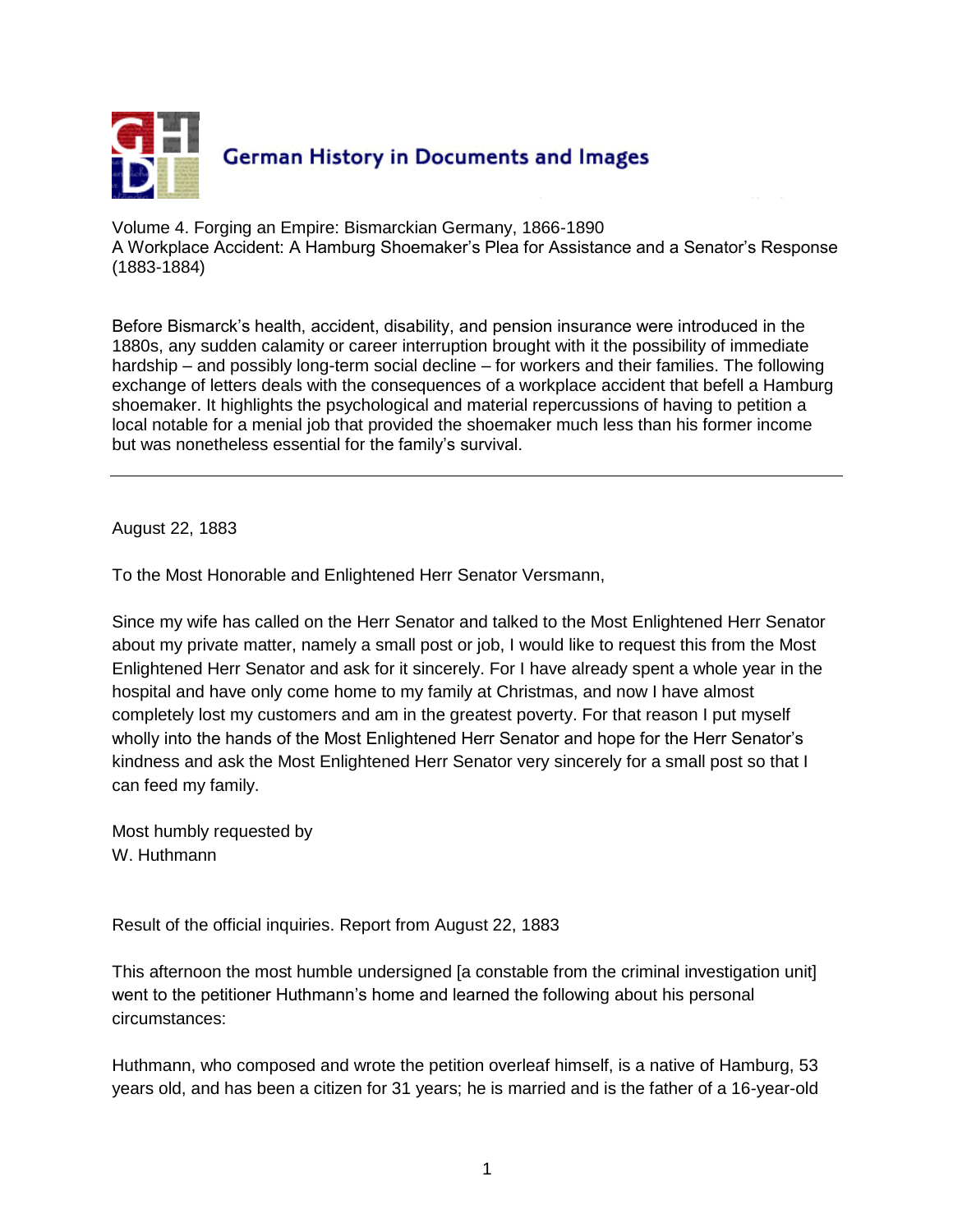daughter. He is a trained shoemaker but has worked for 18 years as an unskilled worker in Lauenstein's carriage factory. There he suffered serious injuries to his leg as the result of an accident that confined him to the sickbed for an entire year, until last Christmas. As soon as he was fit for work again, he returned to his old trade, shoemaking, and ekes out a meager living for his family by doing some mending, which is assigned to him by another shoemaker. His state of health is now very good; the injured leg has suffered minimal disfigurement, which does not hinder him in walking, however.

When he was with Lauenstein, he earned a weekly income of 12-15 marks and hopes to earn 12-14 marks a week in the post he has requested. He was unable to provide a clear answer to the question of how or where he imagined such a post. He has never taken advantage of any assistance from public funds.

Huthmann's wife makes a minimal contribution to the family's upkeep by cleaning; the daughter is staying with other people.

Rent for the Huthmann family's small flat is 140 marks per year; the occupants give the impression of being respectable people.

[Note: Senator Versmann, who had commissioned the inquiries on August 22, 1883, proposed the following day that Huthmann be employed as a "veteran of the construction squad" – these were old or physically handicapped men chosen by the poor relief department who were employed by the building department to do light work; in 1886 these men received a daily wage of 1.2 marks. It is probably on account of this low wage that Huthmann stated in September of 1883 "that he wished to think it over." On November 17, 1883, F. Andreas Meyer, the chief engineer in charge, asked Versmann whether he "still wish[ed] to do something for the old man, who has not come around again but nevertheless seems to be living in abject poverty and whom we would like to admit to our veterans." On November 18, 1883, Versmann ordered that the matter rest until Huthmann got in touch again. ]

February 28, 1884

To Herr Senator Versmann,

Please accept my apologies for bothering you again, since you arranged the sweeper's post for me in 1883, but I fell once more with my leg, and since then I have had to lie still in bed. And

 $\overline{a}$  Secondary commentary from Jens Flemming, Klaus Saul, and Peter-Christian Witt, eds., *Quellen zur Alltagsgeschichte der Deutschen 1871-1914* [*Source Materials on Everyday Life in Germany 1871-1914*]. Darmstadt: Wissenschaftliche Buchgesellschaft, 1977, p. 172.